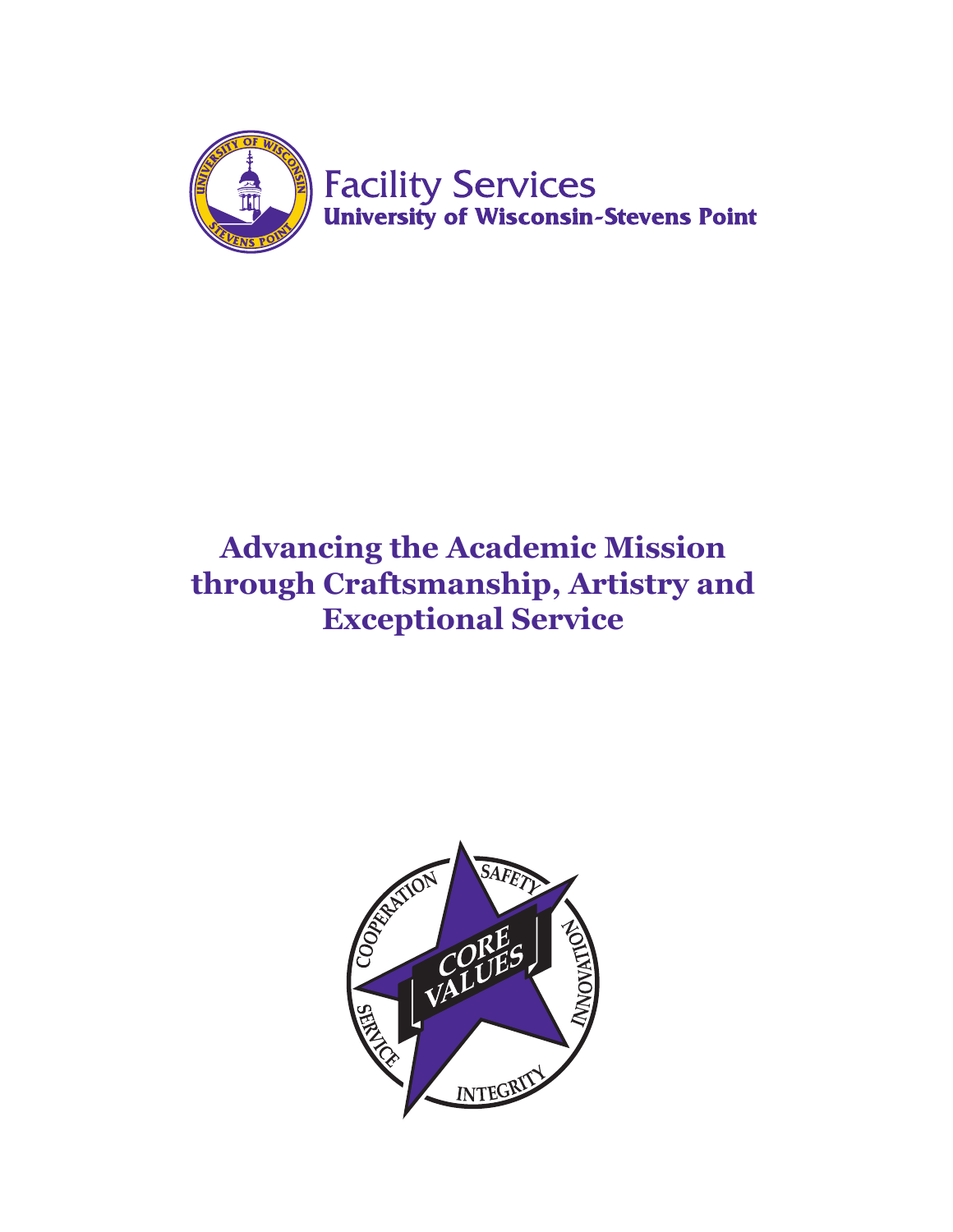

http://www.uwsp.edu/facsv

## **Facility Services:**

Facility Services consists of the following work units:

- Maintenance (2 shifts)
- Recycling
- Engineering
- Transportation
- Mail Services
- Surplus Property
- Heating Plant
- Custodial (2 shifts)
- Grounds
- Internal Project Management
- Central Stores
- Purchasing
- Auto Repair
- Work Control Center

Much like your department, Facility Services takes our role in the campus very seriously. We have deployed many strategies that are consistent with the competitive nature of the private sector. We continue to support our mission statement…

#### *"Advancing the academic mission through craftsmanship, artistry and exceptional services".*

and our core values…

#### *Safety, Cooperation, Innovation, Integrity and Service.*

Our team (especially our managers and supervisors) leverage these core values in our daily decision making process. It is our hope and expectation that, within the operational limitations facing us, we provide our customers with the very best services available.

## **Innovations (2019):**

- Continue to Streamline Work Processes
- Implemented Vending Machines to Manage Parts & Supplies
- Implemented Robotic Cleaning
- Implemented ISSA Training Standards for Custodial Team
- Continued Web Page Upgrades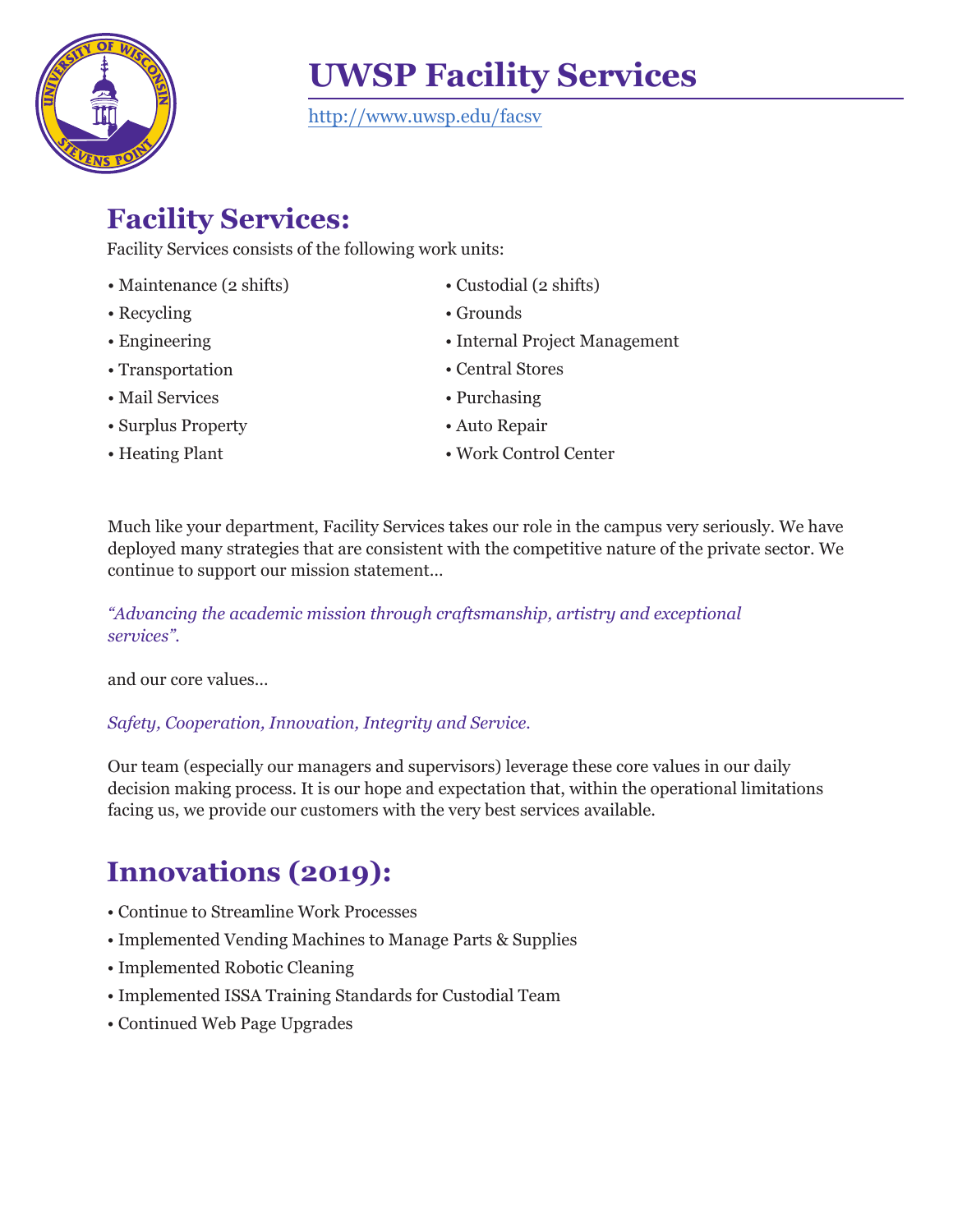

# **UWSP Facility Services Work Control Center**

http://workrequest.uwsp.edu/facilities/home.html

## **Work Control Center Hours:**

Monday through Friday 7am to 10pm Call x4219 Facilities.Services.Office@uwsp.edu

After hours and weekends, call Campus Police and Security Services x3456.

## **Submit a Work Request:**

- Submit a Request via Facility Services webpage or myPoint, Administrative Tab.
- Complete the request form.
- The requestor will recieve a confirmation email after submitting the work request.

• After the request is assessed and accepted, the requestor will recieve an email confirming that the request has been converted into a work order, giving the requestor the work order number.

\*Always call x4219 for all urgent or emergency isuues and then submit the work request.

## **Work Order Communications:**

- iService Desk
	- Requestor can monitor progress and related charges by the work order number.
- E-mail
	- Facilities.Services.Office@uwsp.edu is monitored from 7 am to 10 pm Monday Friday.
	- Accepted, Finished and Completed automated e-mails are sent out as the status of the work order is updated.

## **Work Order Charges:**

- Chargeback Rates
	- Calculated every fiscal year based from UW-System Policy.
	- Facility Services Chargeback Policy can be found at the UWSP Maintenance website http://www.uwsp.edu/facsv/Pages/Maintenance.aspx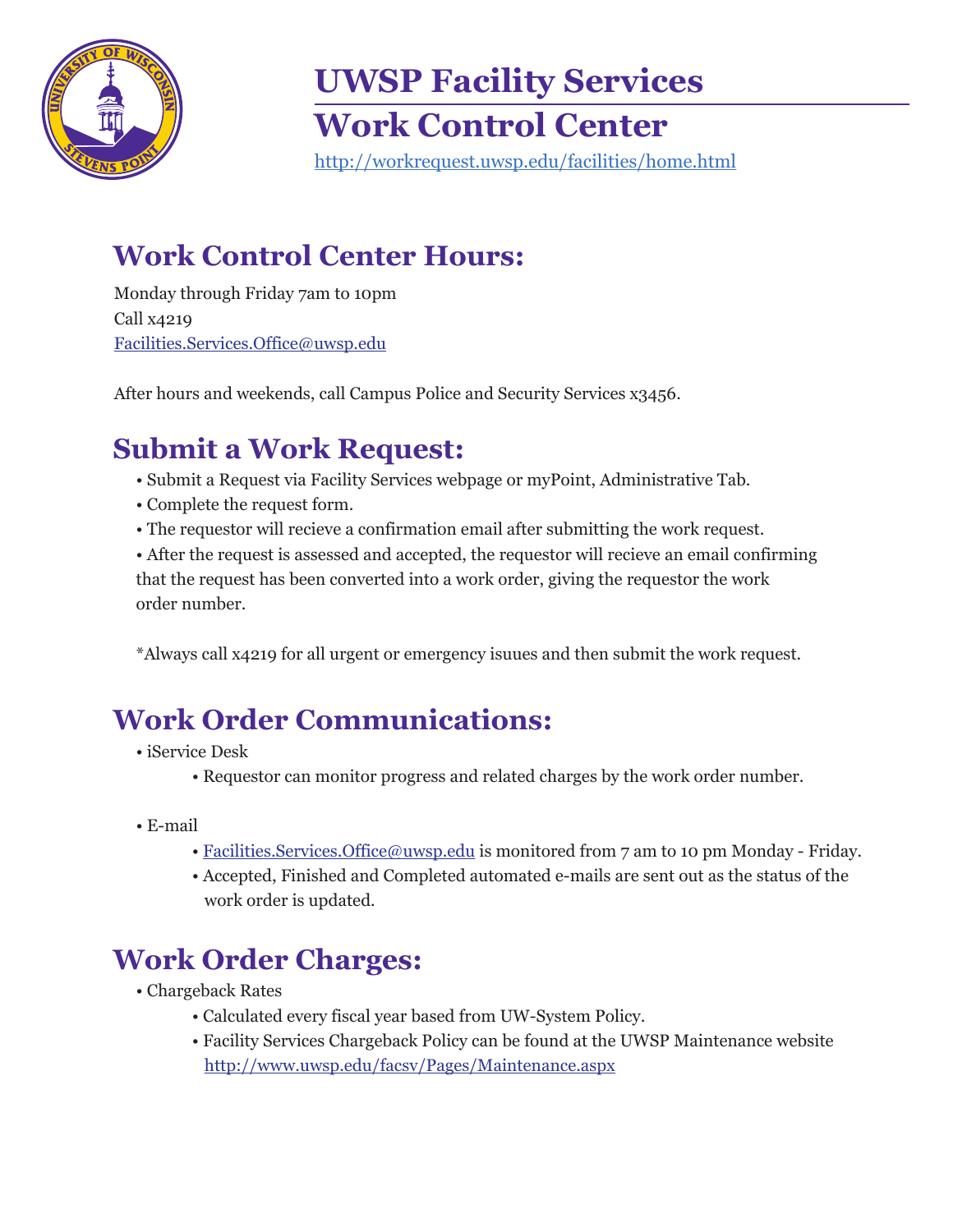

## **UWSP Facility Services Transportation Services**

http://www.uwsp.edu/facsv/Pages/TransportationServices.aspx

## **Vehicle User Agreement Form:**

- All drivers for State/University business must complete and submit the Online Vehicle User Agreement Form (VUA) found on the Transportation website.
- All drivers will have their driving record reviewed monthly by the Transportation Services Fleet Manager.

## **Authorized Driver:**

• Transportation has an online database to verify if an individual is an authorized driver for State/University business.

#### **Requirements to be an Authorized Driver:**

- Must have a valid operator's license,
- Must have minimum of two year licensed driving experience, and
- Must be eighteen (18) years of age.

#### **Driver Disqualifications:**

- Three or more moving violations and/or at-fault accidents in the past two years.
- An Operation While Intoxicated (OWI)/Driving Under the Influence (DUI) citation within 12 months.
- Suspension or revocation of driver's license.

## **Vehicle Request:**

Transportation has 24 vehicles available for University Staff and Students to use for University related business.

- 7-Subcompacts
- 7-Sedans
- 10-Mini-vans

• Online vehicle reservation requests can be made at https://campus.uwsp.edu/sites/trnsprt/campus/forms/SitePages/ReservationRequests.aspx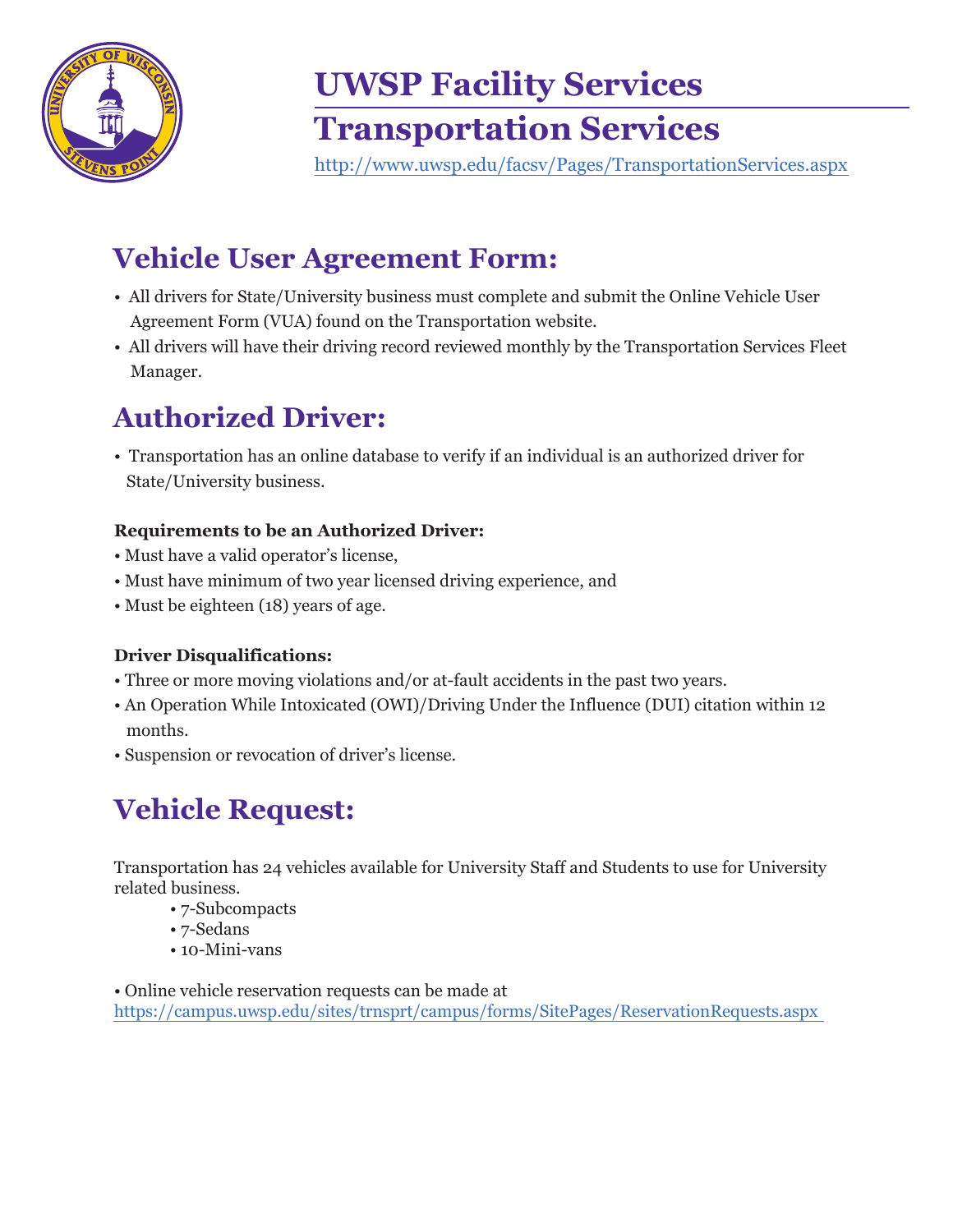

## **UWSP Facility Services Surplus Property**

https://www.uwsp.edu/facsv/Pages/Surplus2.aspx

## **Surplus Sales:**

- The UWSP Surplus Property Office processes items from the UWSP Campus and other state organizations to sell to the public. The Surplus Property Office also donates to charities and non-profit groups, recycles and otherwise functions as a means of disposal for property the university no longer uses.
- Located at 601 Division, weekly public sales are from 1 pm to 5 pm on Fridays. Closed on holidays or days prior to holiday weekends.

## **Declaration Form:**

• Surplus Property Declaration Form must be received by the Surplus Property Office before surplus property will be accepted.

## **Revenues from Sales:**

• Revenues generated from sales of \$100 or less will remain with the Surplus Property. Sales of \$100 or more will be assessed a \$100 handling fee plus 10% of the amount over \$100 (sales tax will also be deducted).



# **UWSP Facility Services Purchasing/Central Stores/Mail Services**

https://www.uwsp.edu/facsv/Pages/Central-Stores.aspx

## **Purchasing:**

- Facility Services can assist in purchasing needs
- Quoted items usually are a significant amount less than the state contract price
- Many items are being purchased from suppliers that are not on state contracts

## **Central Stores:**

- Please use iService Desk for your purchases from Central Stores
- Please feel free to contact Central Stores for any items not listed in the catalog on iService Desk.

## **Mail Services:**

• Mail Services has reduced its deliveries to one run per day due to a reduction in mail and budgets. Please feel free to contact Mail Services at ext. 3102 for any special requests or needs.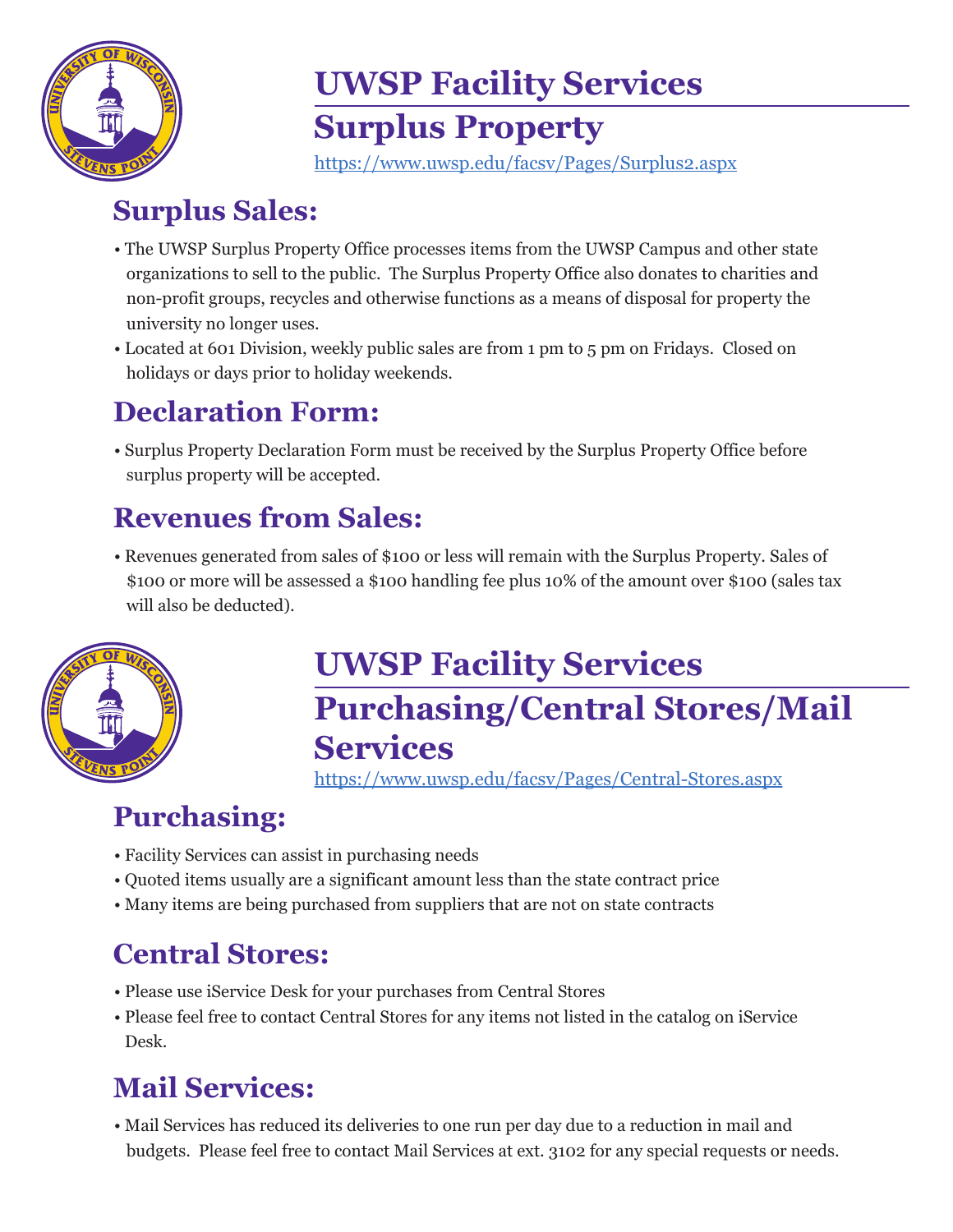

# **UWSP Facility Services Academic Custodial Work Unit**

https://www.uwsp.edu/facsv/Pages/CustodialServices1.aspx

## **Team Cleaning:**

- In this era of tightening budgets and increased expectations, custodial managers needed to evaluate how they currently clean and identify the most productive way. This is the reason for the change to Team Cleaning in the Academic Custodial Work Unit. Overall Team Cleaning has been proven to increase productivity from 20-40 percent or more.
- Academic custodians work together in a group environment which has been found to boost morale. One may clean the floors while another may clean desktops and boards, similar to a racing pit crew. As each team member's work is completed, they move on to the next room or area. Supervisors update custodian's schedules of rooms to be cleaned utilizing the EMS scheduling system each semester.
- You will also see a rotation of staff members in teams as everyone is being cross trained. This helps to keep everyone fresh and allows for the opportunity for any team member to cover any academic or administrative building that we serve.

## **Summer Deep Cleaning:**

- Forms are available on our website to assist in scheduling office deep cleaning over the summer break. Please look for the "Summer Deep Cleaning Request Form". Most summer deep cleaning is not chargeable to departments, it is part of the annual upkeep of our physical plant.
- The Facility Services Academic Custodial web page will feature a "Summer Projects Update" page where a schedule for hallway deep cleaning and wax re-coating will be updated each week throughout the summer. We will also be reminding people of deep cleaning projects using the "Message of the Day". Teams may be stripping wax in hallways this summer and/or deep scrubbing floors. Please remember to stay off areas that are clearly marked with fresh wax signs for your safety.
- Supervisors will be using the EMS scheduling software to block off rooms for deep cleaning and will be out in buildings often, checking the progress and quality of the deep cleaning projects.

## **Event Scheduling:**

- All Event requests MUST be scheduled with Facility Services a minimum of 2 WEEKS PRIOR to the event date. The Facility Services web page has essential information regarding planning your event. Visit http://www.uwsp.edu/facsv/Pages/default.aspx and look for the "Planning an Event at UWSP" link as your first step or call 715-346-4219 for information.
- Custodial services during your event are chargeable to your department. More special focus and coordination of our services is required during events. This is the reason our essential services during event times is chargeable.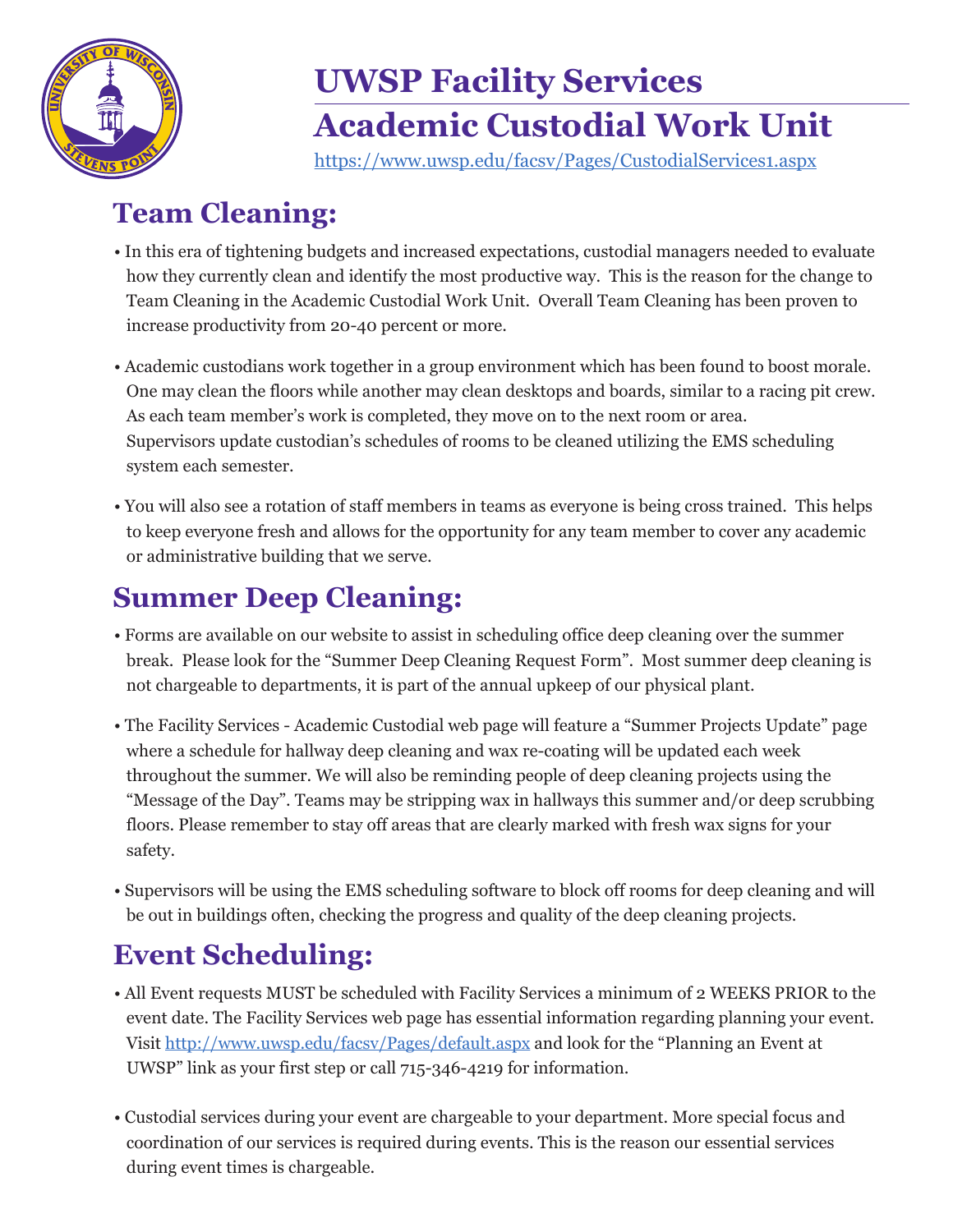#### **Summer Deep Cleaning Scheduling**

with the Academic Custodial Staff

Soon, our staff will begin deep cleaning offices, along with scrubbing and recoating flooring in this building. To assist us with these tasks, we would like you to fill in the form below.

It is just as important that you help us with the process by removing any boxes, files, books or other materials from the floor. This will help protect your materials from any possible water damage.

Please keep in mind that we always try to accomodate your schedule but **we cannot always schedule work for Thursdays and Fridays**.Please keep this in mind when completing this request.

If you have any questions, please call the Academic Custodial Office at **extension 3647**.

**ALL FORMS MUST BE TURNED IN PRIOR TO JUNE 1ST.** Please send to Academic Custodial via inter-office mail care of Nelson Hall Room 014.

 **\_\_\_\_\_\_\_\_\_\_\_\_\_\_\_\_\_\_\_\_\_\_\_\_\_\_\_\_\_\_\_\_\_\_\_\_\_\_\_\_\_\_\_\_\_\_\_\_\_\_\_\_\_\_\_\_\_\_\_\_\_\_\_\_\_\_\_\_\_\_\_\_\_\_\_\_**

 **\_\_\_\_\_\_\_\_\_\_\_\_\_\_\_\_\_\_\_\_\_\_\_\_\_\_\_\_\_\_\_\_\_\_\_\_\_\_\_\_\_\_\_\_\_\_\_\_\_\_\_\_\_\_\_\_\_\_\_\_\_\_\_\_\_\_\_\_\_\_\_\_\_\_\_\_**

 **\_\_\_\_\_\_\_\_\_\_\_\_\_\_\_\_\_\_\_\_\_\_\_\_\_\_\_\_\_\_\_\_\_\_\_\_\_\_\_\_\_\_\_\_\_\_\_\_\_\_\_\_\_\_\_\_\_\_\_\_\_\_\_\_\_\_\_\_\_\_\_\_\_\_\_\_**

Dates that would be best for summer deep cleaning in your office/offices are...

**DATES: \_\_\_\_\_\_\_\_\_\_\_\_\_\_\_\_\_\_\_\_\_\_\_\_\_\_\_\_\_\_\_\_\_\_\_\_\_\_\_\_\_\_\_\_\_\_\_\_\_\_\_\_\_\_\_\_\_\_\_\_\_\_\_\_\_\_\_\_\_\_\_\_\_\_\_\_**



Please check this box if you prefer to not have your office deep cleaned this summer.

YOUR BUILDING: **\_\_\_\_\_\_\_\_\_\_\_\_\_\_\_\_\_\_\_\_\_\_\_\_\_\_\_\_\_\_\_\_\_\_\_\_\_\_\_\_\_\_\_\_\_\_\_\_\_\_\_\_\_\_\_\_\_\_\_\_\_\_\_\_\_\_\_** YOUR OFFICE NUMBER/NUMBERS: **\_\_\_\_\_\_\_\_\_\_\_\_\_\_\_\_\_\_\_\_\_\_\_\_\_\_\_\_\_\_\_\_\_\_\_\_\_\_\_\_\_\_\_\_\_\_\_\_\_\_\_\_\_** PRINT NAME: SIGNATURE: **\_\_\_\_\_\_\_\_\_\_\_\_\_\_\_\_\_\_\_\_\_\_\_\_\_\_\_\_\_\_\_\_\_\_\_\_** DATE: **\_\_\_\_\_\_\_\_\_\_\_\_\_\_\_\_\_\_\_\_\_\_\_\_\_\_\_\_\_**

> **IF A SCHEDULING REQUEST IS NOT RETURNED TO ACADEMIC CUSTODIAL, CLEANING WILL TAKE PLACE WHEN WE ARE IN YOUR BUILDING / AREA.**

> > **RETURN FORM TO ACADEMIC CUSTODIAL: NELSON 014**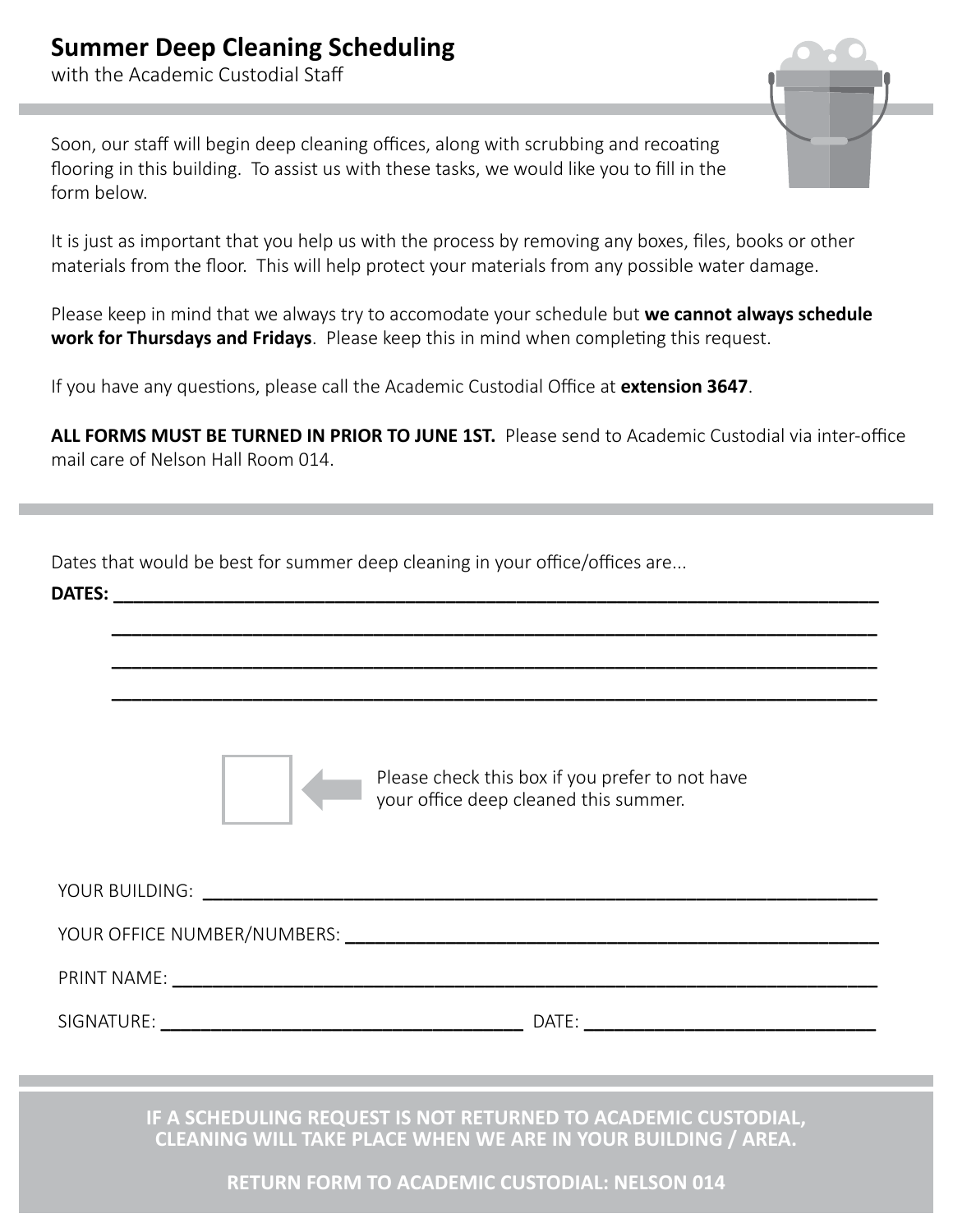## **AVERAGE INSPECTION SCORE BY SERVICE LOCATION**

**Service Location**........ DEBOT CENTER - TEAM 7 - A,B,C **Date Range**................ 11-1-16 thru 2-17-17

#### **Report Description:**



## **CT MOBILE APP / WHAT INSPECTORS SEE ON IPAD**

| iPad =        |                                                                                                | 9:22 AM<br>DEBOT CENTER-TM 25-AB                                           |                  | 1.33842<br>昌 | iPad =                                                          |                                                                        |                                               | 9:22 AM<br>DEBOT CENTER-TM 25-AB                                                                                                                  |                 |                       | 4.338427<br>昌 |
|---------------|------------------------------------------------------------------------------------------------|----------------------------------------------------------------------------|------------------|--------------|-----------------------------------------------------------------|------------------------------------------------------------------------|-----------------------------------------------|---------------------------------------------------------------------------------------------------------------------------------------------------|-----------------|-----------------------|---------------|
| MARK          |                                                                                                |                                                                            |                  | FILTER       | MARK                                                            |                                                                        |                                               |                                                                                                                                                   |                 | FILTER                |               |
|               | ♥ 0042-Lower Level X ● 0042-M0021 RESTROOM-MENS X ● Restrooms X                                |                                                                            |                  |              | V 0042-Lower Level X → 0042-M0021 RESTROOM-MENS X → Restrooms X |                                                                        |                                               |                                                                                                                                                   |                 |                       |               |
|               | Clean Glass and Mirrors<br>Wipe Clean                                                          |                                                                            |                  | $\mathbf{d}$ |                                                                 |                                                                        |                                               | Horizontal Surfaces including Desks, Tables, and Counters: Wipe Clean<br>Dust and dean horizontal surfaces including Desks, Tables, and Counters. |                 | $\ln$                 |               |
|               |                                                                                                |                                                                            | NA:              |              |                                                                 |                                                                        |                                               |                                                                                                                                                   |                 | NA                    |               |
|               | Z                                                                                              | o                                                                          | <b>O</b> Details |              |                                                                 | $\overline{z}$                                                         |                                               | (O)                                                                                                                                               | d Details.      |                       |               |
|               | Dispensers: Restock and Wipe Clean<br>Restock product in dispensers and wipe dispensers clean. |                                                                            |                  |              |                                                                 | Sinks and Faucets: Clean<br>Clean off and disinfect sinks and faucets. |                                               |                                                                                                                                                   |                 | $\mathbf{h}$          |               |
|               |                                                                                                |                                                                            | NA.              |              |                                                                 |                                                                        |                                               |                                                                                                                                                   |                 | NA                    |               |
|               | Z                                                                                              | (O)                                                                        | 0 Details        |              |                                                                 | $\mathbb Z$                                                            |                                               | i©i                                                                                                                                               | O Details       |                       |               |
|               | Dust and clean off ceiling tiles, vents, lights and baseboards.                                | Dust High and Low Surfaces including Ceiling, Vents, Lights and Baseboards |                  | .ht          |                                                                 |                                                                        | Toilets and Urinals: Disinfect and Wipe Clean | Follow proper procedures to disinfect and clean toilets and unnals.                                                                               |                 | <b>J</b> <sub>H</sub> |               |
|               |                                                                                                |                                                                            | $N\Lambda$       |              |                                                                 |                                                                        |                                               |                                                                                                                                                   |                 | NA<br>$\sim$          |               |
| <b>SHACES</b> | <b>Usenking</b>                                                                                | Z<br>Notes                                                                 | .ht<br>Summer's  | Sign City    | <b>SHARE</b>                                                    | <b>Uventuin</b>                                                        |                                               | Z<br><b>Notes</b>                                                                                                                                 | alıt<br>Sunner) |                       | Sign City     |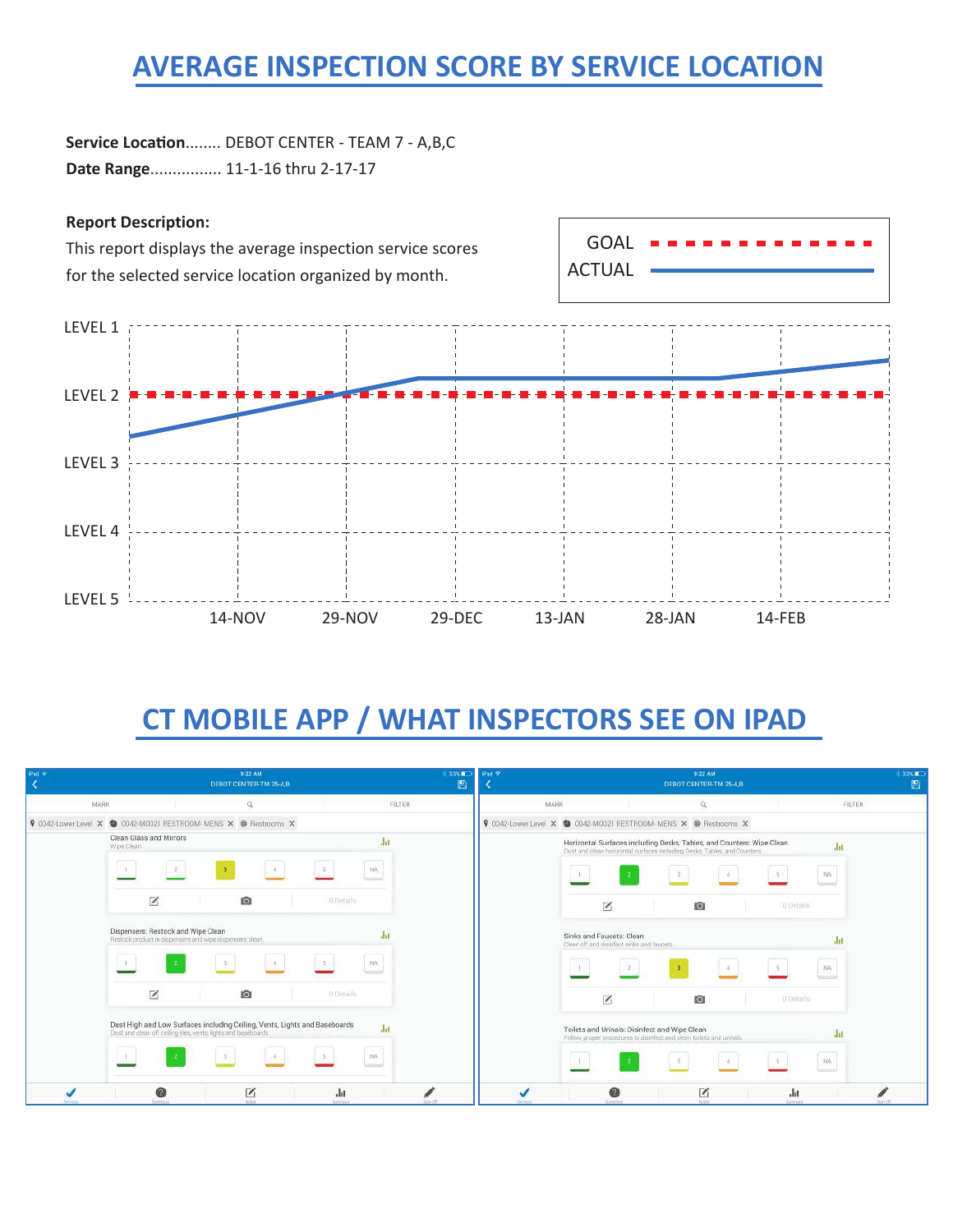#### **Service Location: COLLEGE OF PROFESSIONAL STUDIES-TM 24-A,B,C**

| Sublocation    | Section                              | Area                                                 |   | Service/Tracking Item                                                                                 | <b>Inspection Notes</b>                                                                                                                                                                                                                                                                                             | Date & Time      | Rating                        | Done |
|----------------|--------------------------------------|------------------------------------------------------|---|-------------------------------------------------------------------------------------------------------|---------------------------------------------------------------------------------------------------------------------------------------------------------------------------------------------------------------------------------------------------------------------------------------------------------------------|------------------|-------------------------------|------|
| 0011-3rd Floor | 0011-M0301<br><b>RESTROOM- MENS</b>  | Restrooms                                            |   | S   Dust High and Low Surfaces<br>including Ceiling, Vents, Lights and<br>Baseboards                  | Can be cleaned better                                                                                                                                                                                                                                                                                               | 11/29/16 7:51 PM | Casual<br>Inattentivenes<br>Ś |      |
| 0011-Basement  | 0011-0001 LOUNGE                     | Break Rooms,<br>Cafeterias, Kitchens,<br>and Lounges |   | Chairs, Other Furniture: Wipe Clean<br>and Straighten                                                 | Dusting completed under tables. Stretchers<br>under lamp tables wiped off.                                                                                                                                                                                                                                          | 2/16/17 7:00 PM  | Ordinary<br><b>Tidiness</b>   |      |
| 0011-Basement  | 0011-0001 LOUNGE                     | Break Rooms,<br>Cafeterias, Kitchens,<br>and Lounges | S | Chairs, Other Furniture: Wipe Clean<br>and Straighten                                                 | Heavy waiting room seating, all<br>straightened. Bottom rungs of lamp tables<br>need wiping off. Clear evidence on one<br>where office personnel have been checking<br>lack of dusting.                                                                                                                             | 2/15/17 7:21 PM  | Casual<br>Inattentivenes<br>Ś |      |
| 0011-Basement  | 0011-0001 LOUNGE                     | Break Rooms,<br>Cafeterias, Kitchens,<br>and Lounges |   | <b>Clean Glass and Mirrors</b>                                                                        | Average cleaning on glass offices look good 2/15/17 7:21 PM<br>main entry door has a few fingermarks                                                                                                                                                                                                                |                  | Ordinary<br><b>Tidiness</b>   |      |
| 0011-Basement  | 0011-0001 LOUNGE                     | Break Rooms,<br>Cafeterias, Kitchens,<br>and Lounges |   | S Clean Glass and Mirrors                                                                             | East inner entry door glass was washed.<br>Finger marks gone.                                                                                                                                                                                                                                                       | 2/16/17 7:00 PM  | Ordinary<br><b>Tidiness</b>   |      |
| 0011-Basement  | 0011-0001 LOUNGE                     | Break Rooms,<br>Cafeterias, Kitchens,<br>and Lounges |   | Dispensers: Restock and Wipe<br>Clean                                                                 | Purcell dispenser in lobby is clean, wall<br>protector is wiped off from spills.                                                                                                                                                                                                                                    | 2/15/17 7:21 PM  | Ordinary<br><b>Tidiness</b>   |      |
| 0011-Basement  | 0011-0001 LOUNGE                     | Break Rooms,<br>Cafeterias, Kitchens,<br>and Lounges | S | Dust Mop Floors / Sweep Floors                                                                        | Tile portion was cleaned during my visit.<br>Shine holding up well.                                                                                                                                                                                                                                                 | 2/15/17 7:21 PM  | Ordinary<br><b>Tidiness</b>   |      |
| 0011-Basement  | 0011-0001 LOUNGE                     | Break Rooms,<br>Cafeterias, Kitchens.<br>and Lounges |   | S   Dust Mop Floors / Sweep Floors                                                                    | Vinyl portion is clean, shined, edges swept<br>out, corners have no grit or dust.                                                                                                                                                                                                                                   | 2/16/17 7:00 PM  | Ordinary<br><b>Tidiness</b>   |      |
| 0011-Basement  | 0011-0001 LOUNGE                     | Break Rooms,<br>Cafeterias, Kitchens,<br>and Lounges |   | S Floors, Carpet and Mats: Vacuum                                                                     | Corners and between seating in public<br>lobby have been vacuumed.                                                                                                                                                                                                                                                  | 2/16/17 7:00 PM  | Ordinary<br><b>Tidiness</b>   |      |
| 0011-Basement  | 0011-0001 LOUNGE                     | Break Rooms,<br>Cafeterias, Kitchens,<br>and Lounges |   | Floors, Carpet and Mats: Vacuum                                                                       | General middle areas are clean, salt and<br>dust in between seating and around edges<br>and corners.                                                                                                                                                                                                                | 2/15/17 7:21 PM  | Ordinary<br><b>Tidiness</b>   |      |
| 0011-Basement  | 0011-0001 LOUNGE                     | Break Rooms,<br>Cafeterias, Kitchens,<br>and Lounges |   | Horizontal Surfaces including Desks<br>Tables, and Counters: Wipe Clean                               | Tops are dusted. See note and photo from<br>earlier observation.                                                                                                                                                                                                                                                    | 2/15/17 7:21 PM  | Ordinary<br><b>Tidiness</b>   |      |
| 0011-Basement  | 0011-0001 LOUNGE                     | Break Rooms,<br>Cafeterias, Kitchens,<br>and Lounges |   | S   Wet Mop Floors                                                                                    | Tile area swiffered on edges and corners.                                                                                                                                                                                                                                                                           | 2/16/17 7:00 PM  | Ordinary<br><b>Tidiness</b>   |      |
| 0011-Basement  | 0011-0001 LOUNGE                     | Break Rooms,<br>Cafeterias, Kitchens,<br>and Lounges |   | S Wet Mop Floors                                                                                      | Vinyl tile to be auto scrubbed.                                                                                                                                                                                                                                                                                     | 2/15/17 7:21 PM  | Ordinary<br><b>Tidiness</b>   |      |
| 0011-Basement  | 0011-0004 RESTROOM-<br><b>UNISEX</b> | <b>Restrooms</b>                                     |   | Dispensers: Restock and Wipe<br>Clean                                                                 | Supplies stocked, should not run out during<br>the day or afternoon. Dispensers wiped<br>clean.                                                                                                                                                                                                                     | 2/16/17 7:12 PM  | Ordinary<br><b>Tidiness</b>   |      |
| 0011-Basement  | 0011-0004 RESTROOM-<br><b>UNISEX</b> | Restrooms                                            |   | Dust High and Low Surfaces<br>including Ceiling, Vents, Lights and<br><b>Baseboards</b>               | Much better job today. Note on floor by<br>urinal and wash basinneeds a scrubbing<br>to get to match the rest of the edges,<br>probably hand soap residue.                                                                                                                                                          | 2/16/17 7:12 PM  | Ordinary<br><b>Tidiness</b>   |      |
| 0011-Basement  | 0011-0004 RESTROOM-<br><b>UNISEX</b> | Restrooms                                            | S | Dust High and Low Surfaces<br>including Ceiling, Vents, Lights and<br><b>Baseboards</b>               | The vents in this bathroom need to be<br>cleaned                                                                                                                                                                                                                                                                    | 1/25/17 10:12 PM | Casual<br>Inattentivenes      |      |
| 0011-Basement  | 0011-0004 RESTROOM-<br>UNISEX        | Restrooms                                            | S | Toilets and Urinals: Disinfect and<br>Wipe Clean                                                      | Marked improvementproblems addressed.<br>More time was spent cleaning and noticing<br>the details today.                                                                                                                                                                                                            | 2/16/17 7:12 PM  | Ordinary<br><b>Tidiness</b>   |      |
| 0011-Basement  | 0011-0004 RESTROOM-<br><b>UNISEX</b> | Restrooms                                            |   | Toilets and Urinals: Disinfect and<br>Wipe Clean                                                      | Visible soil on bottom of seat. Particle of TP<br>left in bowl which was blue from cleaner.<br>Statement given to me that the TP was on<br>the floor and put in bowlwhy not sweep<br>floor? Poor excuse. Bottom of bowl has<br>visible urine streak. Urinal was streaked<br>with blue cleaner, not rinsed properly. | 2/15/17 7:34 PM  | Casual<br>Inattentivenes<br>S |      |
| 0011-Basement  | 0011-0004 RESTROOM-<br>UNISEX        | Restrooms                                            | S | Touch Points including Handles,<br>Light Switches, Push Plates and<br>Railings: Disinfect, Wipe Clean | Generally good. Exception on handicap<br>push plate.                                                                                                                                                                                                                                                                | 2/15/17 7:34 PM  | Ordinary<br>Tidiness          |      |

### **QUALITY INSPECTION REPORT SHOWING INSPECTORS SCORING, COMMENTS & PHOTOS**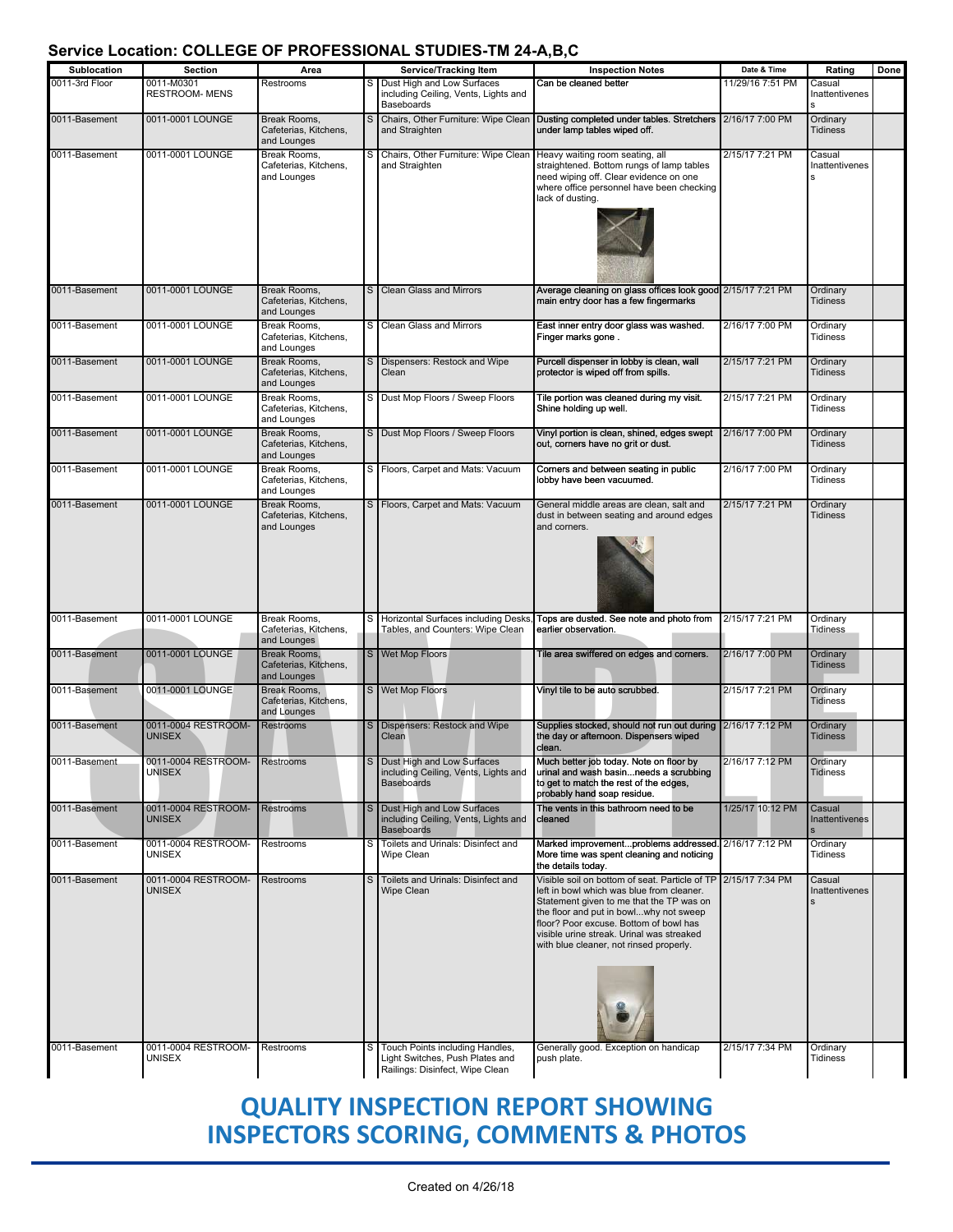

## **Grounds**

https://www.uwsp.edu/facsv/Pages/Grounds1.aspx

Grounds Staff: Four full time positions and student employees.

## **Grounds Work:**

#### **• Grounds Maintenance**

- Mowing
- Edging
- Pruning
- Weeding
- Leaf Removal
- Snow Removal
- Athletic Fields
- **Landscaping Services**
	- Sod replacement
	- Shrub bed renewal, installation and repair
	- Mulching
	- Seeding
	- Annual, Perennial and Bulb Planting
- **Tree Services**
	- Removal
	- Pruning/Trimming
	- Planting

## **Snow Removal Process:**

- **•** The Facility Services Department provides snow and ice removal for most of the UWSP campus, with the exception of areas immediately adjacent to residential living facilities. These areas are served by Residential Living staff. There are 12 miles of sidewalk, numerous driveways, numerous handicap ramps, loading docks, service roads, as well as 27 parking lots of various sizes.
- We currently pretreat our stairs and sidewalks with a liquid brine solution that limits snow and ice from sticking to pavement. The brine solution makes it much easier to remove snow from these surfaces and it greatly reduces the amount of rock salt needed for deicing.

## **Weather Focus Days:**

**•** To better serve the needs of the campus, Facility Services has implemented the concept of "weather focus". In short, this concept allows us to direct our staff (regardless of job classification) to address weather related emergencies.

## **Priority Routes and Event Focus:**

**•** Please submit a work order if there are events, campus tours, or campus activities that require grounds to focus its maintenance to that area on specific dates or times.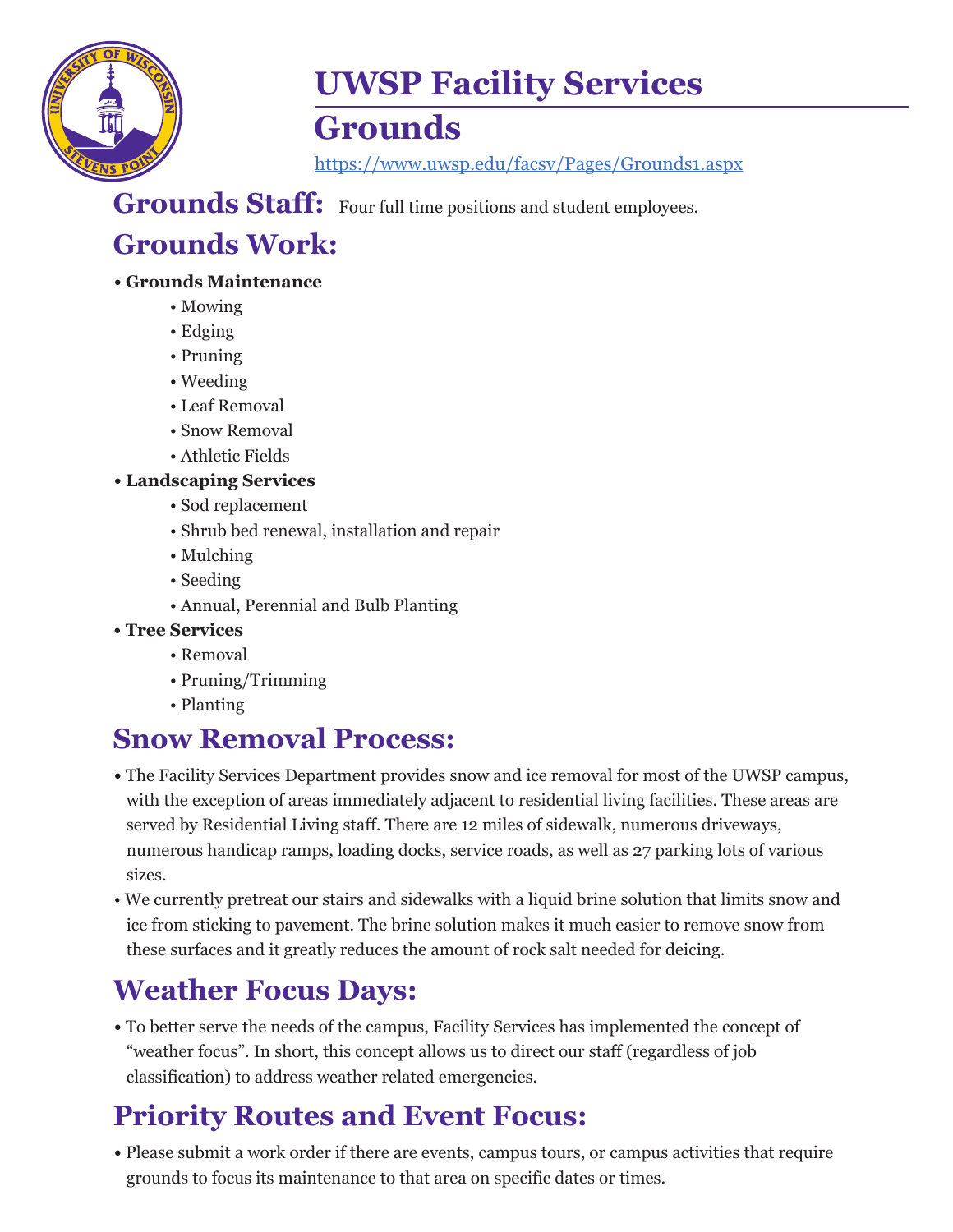

## **Recycling**

https://www.uwsp.edu/facsv/Pages/Recycling.aspx

## **Recycling:**

- One full-time position, one halftime position and student employees.
- 7 day a week operation, serving the entire campus.

## **Recycled Materials:**

- Paper
- Cardboard
- Wood
- Dairy and Juice Cartons
- Glass
- Fluorescent Lights / Bulbs
- Tires
- Cooking Oil
- Ink Cartridges

## **Confidential Pick Up:**

- Upon pickup from the customer, confidential materials are kept at the Waste Education Center in a locked container until confidential disposition is arranged. The vendor providing disposition shreds & recycles the materials upon collection.
- Please schedule your pickup of these materials by submitting a work order.

## **Special Events or Other Requests:**

- Recycling staff will provide recycling bins for your event. Recycling bins will be transported to and from your event for your convenience.
- Please submit a work order for your event or other special requests.



# **UWSP Facility Services**

**Auto Shop**

https://www.uwsp.edu/facsv/Pages/AutoShop.aspx

## **Auto Shop Services:**

- One Auto Mechanic.
- Maintains UWSP Fleet of 87 vehicles and campus equipment.
- Please submit a work order for repairs or maintenance to department vehicles.
- Plastics
- Metals
- Aluminum Pallets
- Books
- Batteries
- Electronics
- Oil Filters / Oil Waste
- Antifreeze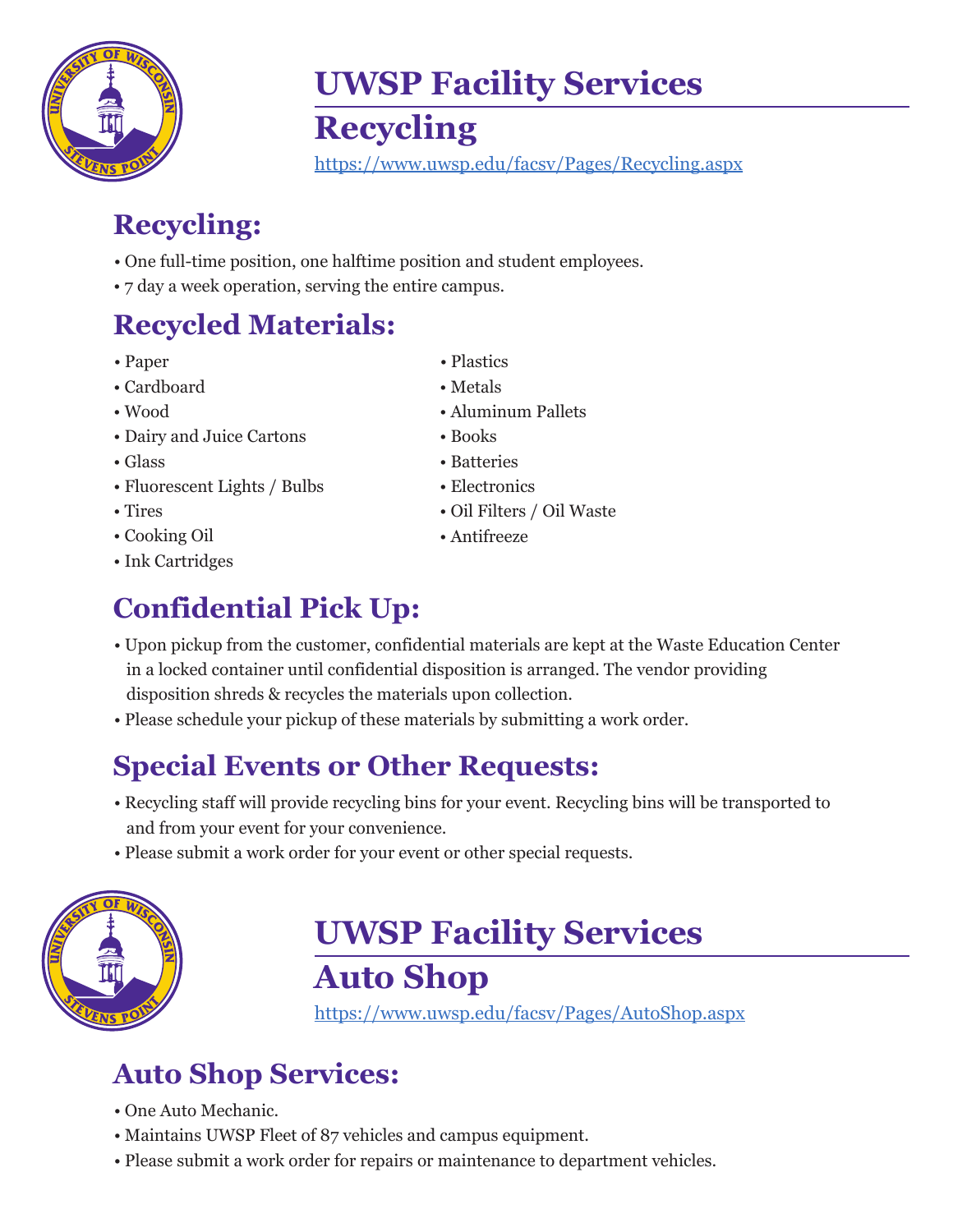

https://www.uwsp.edu/facsv/Pages/Maintenance.aspx

## **Maintenance Staff:**

• We have 4 electricians (one on 2nd shift), 2 carpenters, 2 painters, 1 welder/fabricator/ mechanic, 1 plumber, 1 glazer/facility repair worker, 2 locksmiths, 3 mechanics, 3 facility repair workers, and 3 people in HVAC that take care of chillers, refrigeration, heating, heating controls, etc. and 1 project manager/engineer.

## **Painting Work Requests:**

- Rooms qualify for maintenance painting if the room has not been painted in the past 10 years and the rooms are to be painted one color (no stripes, accent walls, etc.) All rooms being requested for painting prior to 10 years is fully chargeable to the department.
- Rooms that qualify for maintenance painting but requester is requesting a second color there will be a 75/25 split with the department paying for 25% of the total bill. If the requestor is 2 or 3 colors (2 accent walls or one accent wall and a stripe) there will be a 50/50 split with the department paying for 50% of the total bill. If the requestor is looking for something extravagant (multi-color stripe, mural, etc.) this is full chargeable to the department.
- Hallways, corridors, stairwells will be painted a neutral color (building color) for painting, any request beside that will be 100% billable to the department.

## **Electronic Devices:**

• All maintenance staff now carries electronic devices, this either being an I-pad or I-phone. These electronic devices are provided to the maintenance technicians to streamline the work order process; no more paper worker orders, better tracking of time and materials used on a work order.

## **Roofing and Concrete:**

• Division of Facilities Development (DFD) no longer supports roof repairs; this is now a new responsibility for Facility Services. Facility Services have been providing external training to several maintenance staff to handle troubleshooting and repairs. We still contract out larger repairs and replacement roofing and concrete projects.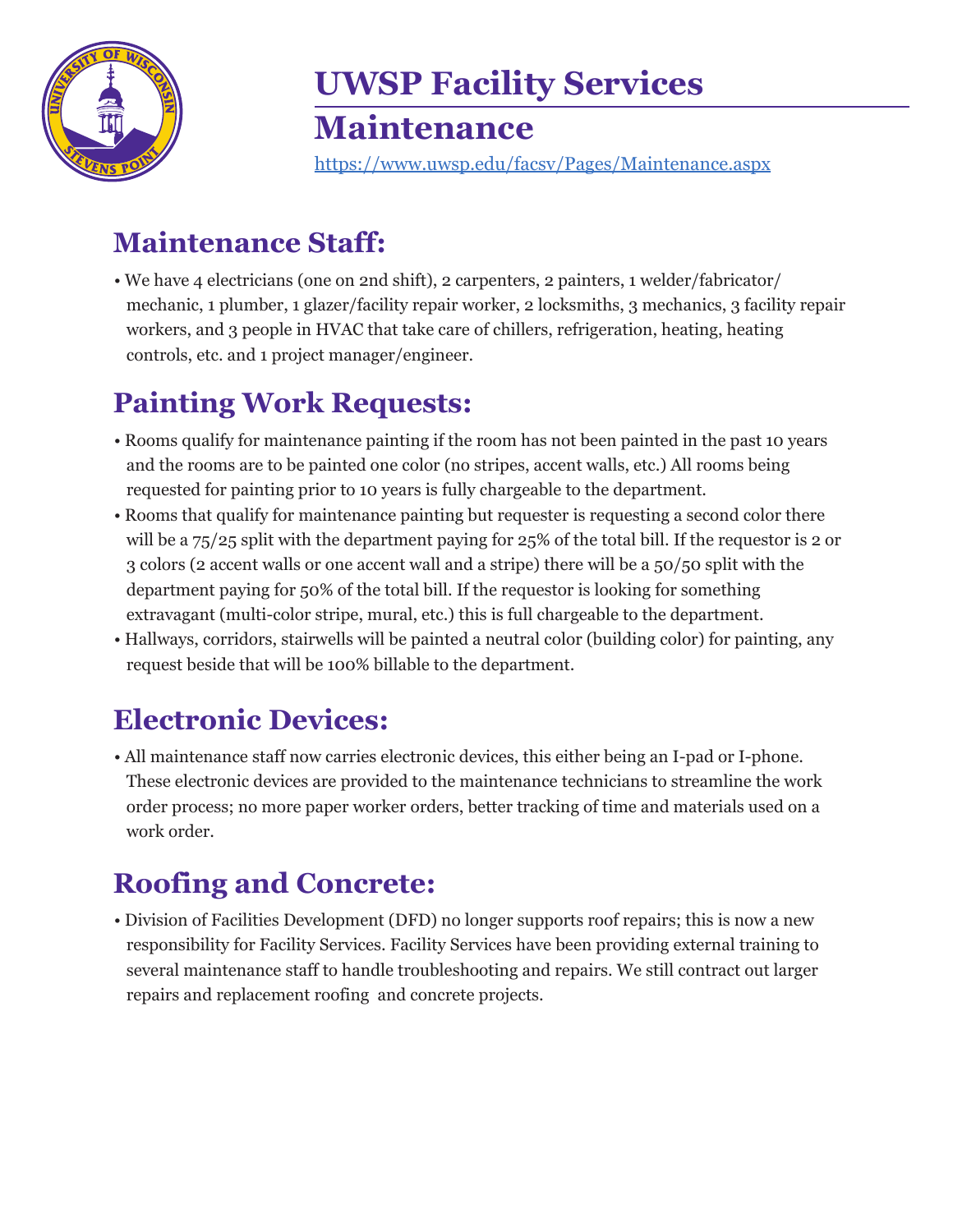

# **UWSP Facility Services Internal UWSP Campus Projects**

## **Project Request Process:**

- Submit a project request form through the Facility Services webpage http://www.uwsp.edu/facsv/Documents/Project%20Request%20Form11.pdf
- Set-up a meeting to conduct a site visit and define a scope of work.
- Project manager will develop a detailed estimate for the requestors review.
- Receive written approval (via-Email) to proceed with work and provide an charge account number.
	- Note: Project will not begin and project materials will not be ordered until a charge account is provided.
- Project manager coordinates and schedules work.
- Completion and written approval received from requestor accepting the finished project.

## **Planning a Project:**

- Allow proper lead times for materials to be order and manpower scheduled.
- Doors typically have a 5 week lead time and can be up to 8 weeks during the manufacturer's busy season.
- Trades workers are typically scheduled out up to 2 weeks as well as specific dates longer than 2 week lead time (i.e. – winter and Spring Breaks).
- It's important to secure a spot in the Facility Services schedule for your proposed projects, but it is equally as important to turn over all material, ordering, and scheduling to the Facilities Project Manager. This will ensure items have the proper submittals/shop drawings prepared and reviewed to confirm that materials are ordered with the correct dimensions, colors, finishes, hardware, utilities, etc. Some items are better suited to be ordered by the department (such as a commercial cooking equipment, specific training equipment, etc.) however it is vital that these items are reviewed by Facility Services to confirm that the proper utilities can be provide to achieve a complete installation where the equipment/area functions properly.
- Having unrestricted access to the overall plan (from the requestor) allows Facilities Services to streamline the construction process which ultimately gets the requestor's project completed more efficiently.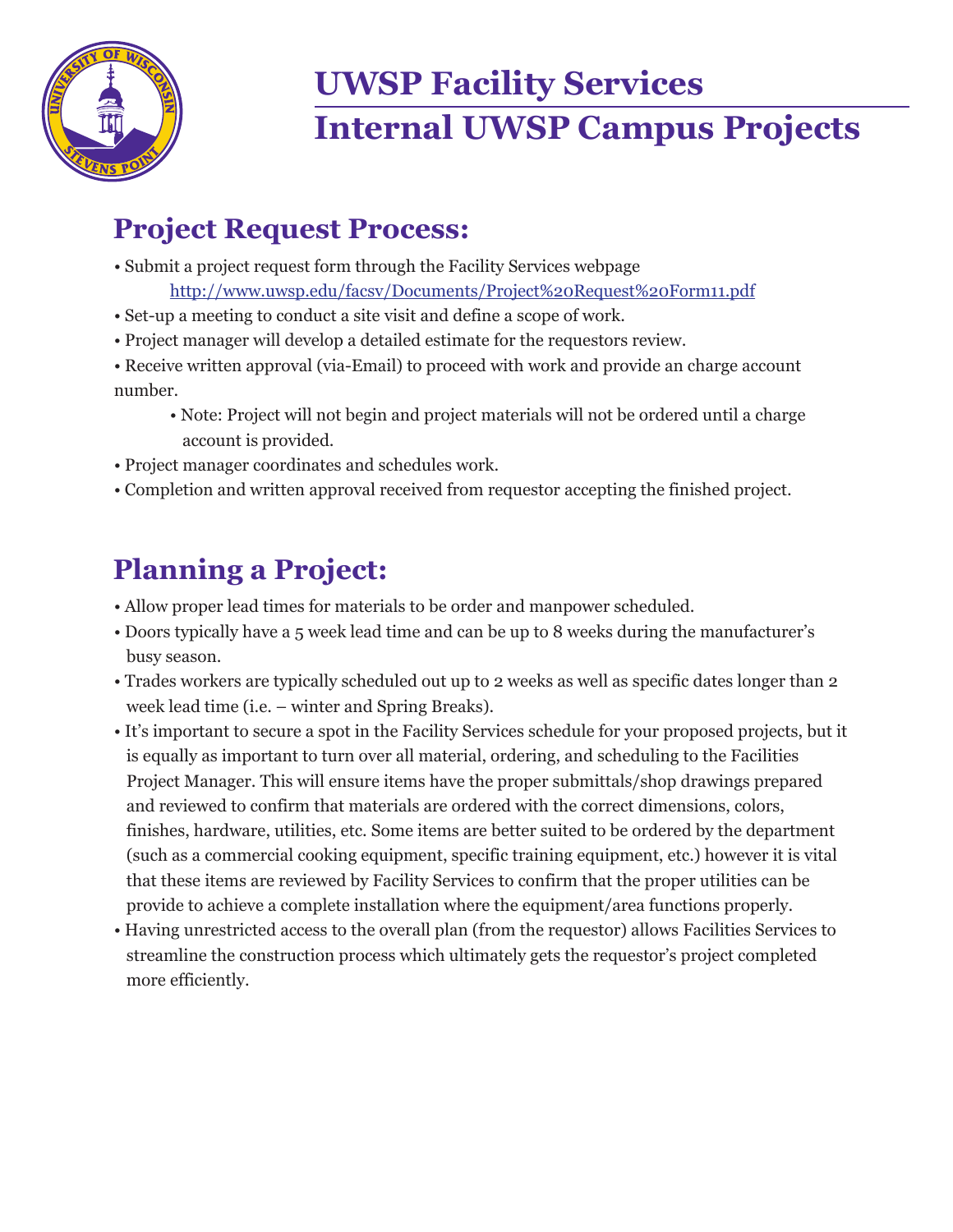

#### Project Name: McCarty Softball Field Score Stand



| <b>Project Code:</b> | 2018-6300-Softball                                                                                                                              |
|----------------------|-------------------------------------------------------------------------------------------------------------------------------------------------|
| Location:            | Women's Softball Diamond                                                                                                                        |
| <b>Objectives:</b>   | The previous Softball Score Stand<br>labor. Built on a tight budget, it se<br>Years of use and seasonal water<br>leading to safety concerns and |

2018-6300-Softball

was the result of donations and volunteer erved the Team well throughout the years. damage had taken its toll on the building it was determined that it needed to be replaced. A new Score Stand was constructed complete with concrete curb construction, storage space, announcing/videography on the second floor, new stereo and speaker system, and Wi-Fi hub. While this renovation took place, we also made numerous upgrades to the field fencing, infield mix, and dugouts including new decals showing our Pointer Pride!

**Project Status:** Completed.

**Actual Timeframe:** Demolition Started August 1, 2017 and project completed October 16, 2017

**Project Description:** Demolition of existing Score Stand and construction of new Score Stand with vinyl siding, staircase, stereo/speaker system, steel entrance doors, and Wi-Fi hub. Fencing repairs, new infield mix, power wash dugouts, paint dugouts and storage doors, and installation of new decals.

**University of Wisconsin Stevens Point** 

Enhancing the Academic Mission through Craftsmanship, Artistry and Exceptional Service.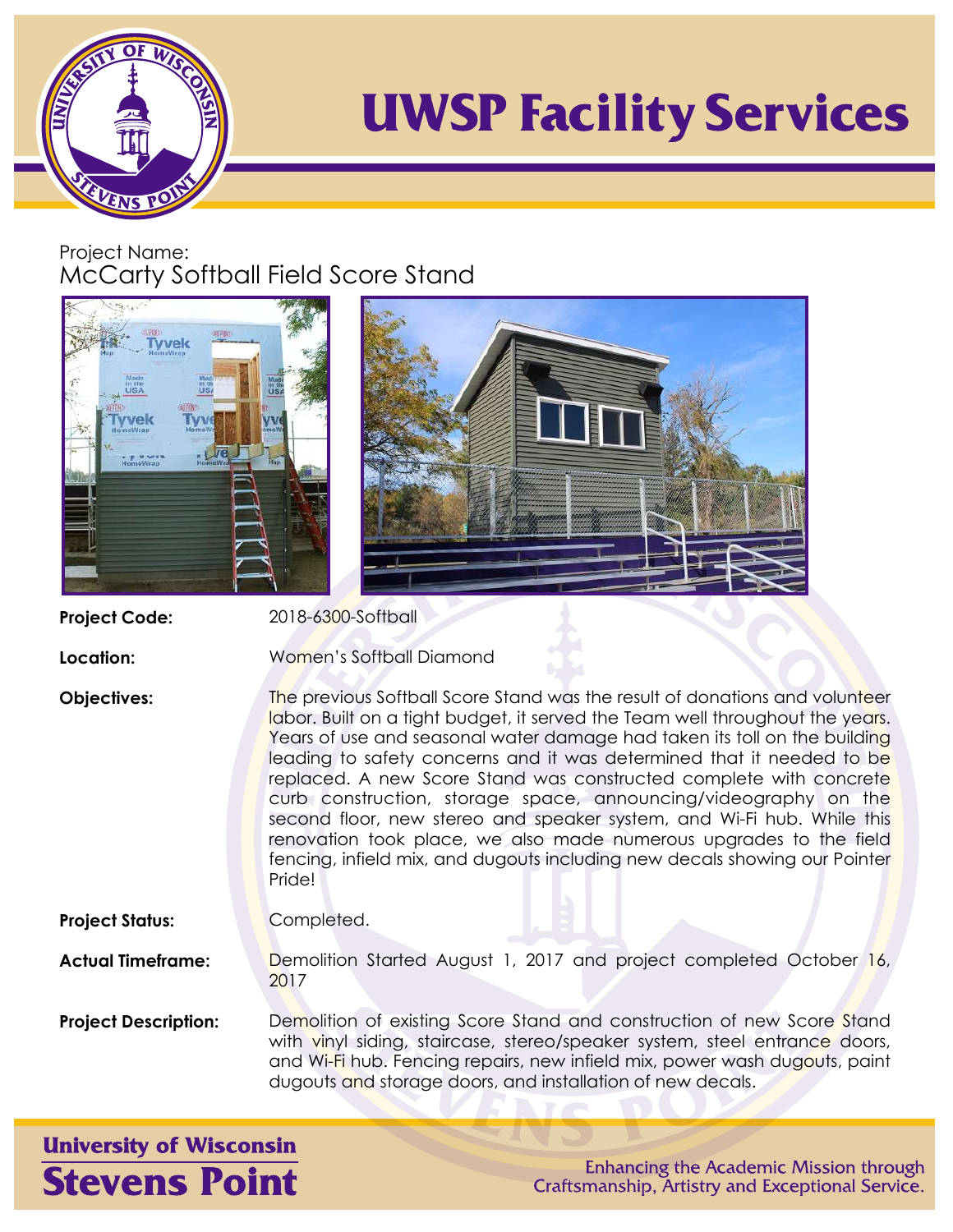

Project Name: Albertson Hall One Stop Shop



**Project Code:**

2018-0008-0108

**Location:**

Albertson Hall One Stop Shop

**Objectives:** Create a "one stop shop" for students that have general questions. Question may include academic questions or general questions like: "where do I get a parking tag", "how do I get a counselor", and "where can I go if I am sick". Student services and Financial Aid advising staff will occupy and maintain the space providing a quick, "One Stop" service to students as they go about their day. The One Stop Shop is conveniently located in the Library and shares public space with the Food for Thought Café.

**Project Status:**

Completed.

**Actual Timeframe:** Demolition Started September 14, 2017 and project completed February 15, 2018

**Project Description:** Demo entire ceiling in room 108 of Albertson Hall. Conduct HVAC study to determine proper air exchange and install VAV boxes where necessary. Modify sprinkler and fire protection system per new floor plan. Install new LED lighting and acoustic ceiling tile throughout room 108. Construct One Stop Office suite and spec BSI office furniture throughout. Move Food for Thought Café Counter and all Vending Machines to support new service area.

**University of Wisconsin Stevens Point** 

Enhancing the Academic Mission through Craftsmanship, Artistry and Exceptional Service.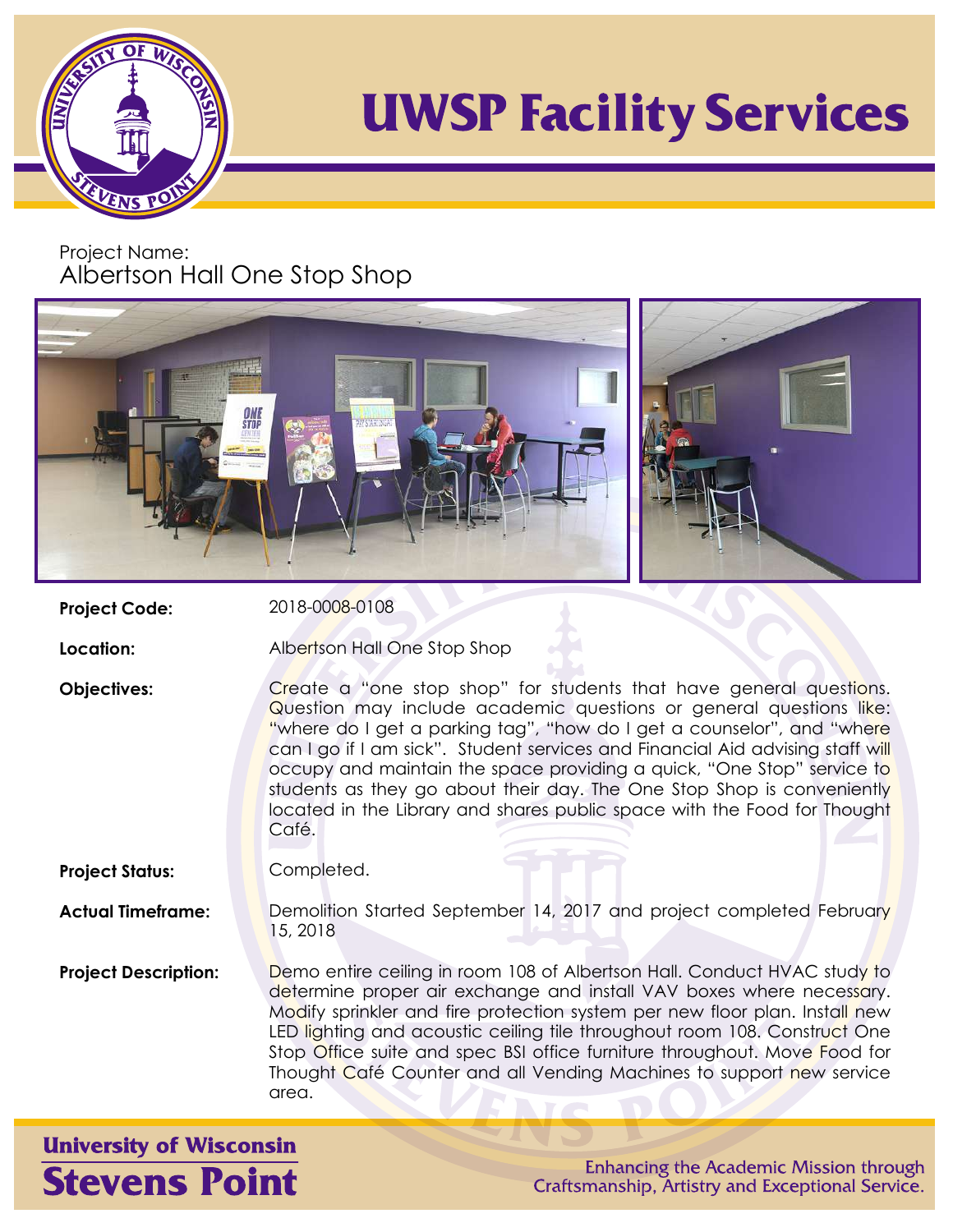

Project Name:

SSC Accounts Receivable/Bursar's Office Remodel



**Location:**

Student Services Accounts Receivable/Bursar's Office

Completely renovate Accounts Receivable and Bursar Office to combine both spaces allowing a more intuitive flow for advising, payments, and accounting practices. Design permanent office locations for eight full-time staff and up to four student workers. Create an A/V supported conference room complete with break room amenities. Ensure a safe and secure counting area and make modifications to the existing security system.

**Objectives:**

**Project Status:**

In Progress.

**Actual Timeframe:** Demolition Started November 29, 2017 – currently in progress.

**Project Description:** Surplus all existing furniture and purchase new for each full-time staff space per BSI quote. Demolition of existing ceiling and multiple walls on site constructing new including finishing drywall and painting. Remove existing carpet and replace. Construct custom front service counter, offices, and conference room. Demolition of existing single doors and installation of new double door entry. Modifications to lighting/electrical, fire alarm system, Per Mar Security System, and HVAC. Install integrated A/V system in conference room. Make all necessary changes to signage throughout building.

**University of Wisconsin Stevens Point** 

Enhancing the Academic Mission through Craftsmanship, Artistry and Exceptional Service.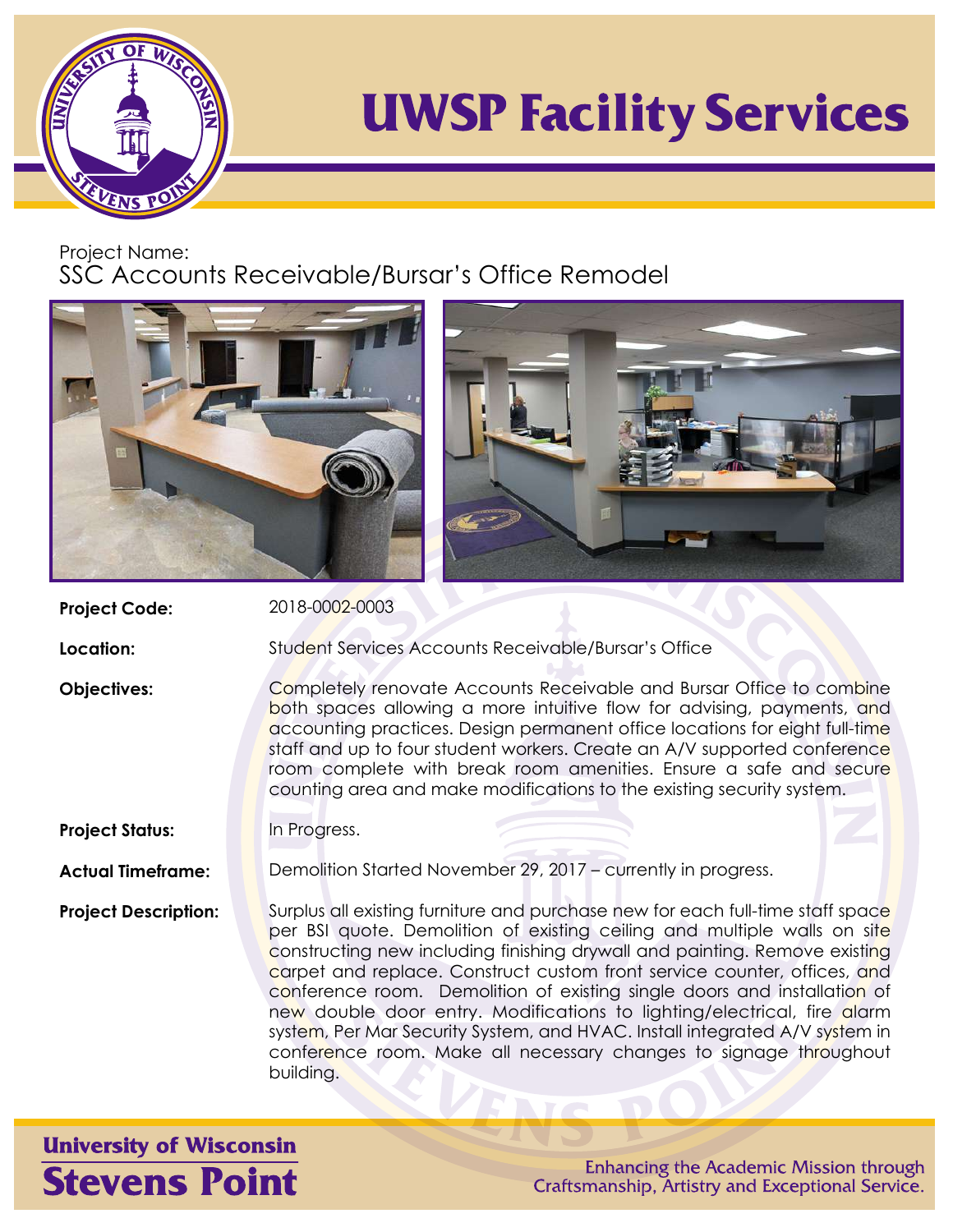

## **UWSP Facility Services Division of Facilities Development (DFD) Campus Projects**

## **Division of Facilities Development (DFD) Projects:**

• Function as a liaison between campus and Division of Facilities Development (DFD) by overseeing complex building construction projects, new building or major structural changes for additions or remodels. Management of campus capital projects by writing, planning, submitting, and coordinating project requests to DFD to secure funding.

## **UWSP Campus Division of Facilities Development (DFD) Projects:**

Please see the map on the next page for Summer of 2019 Projects.